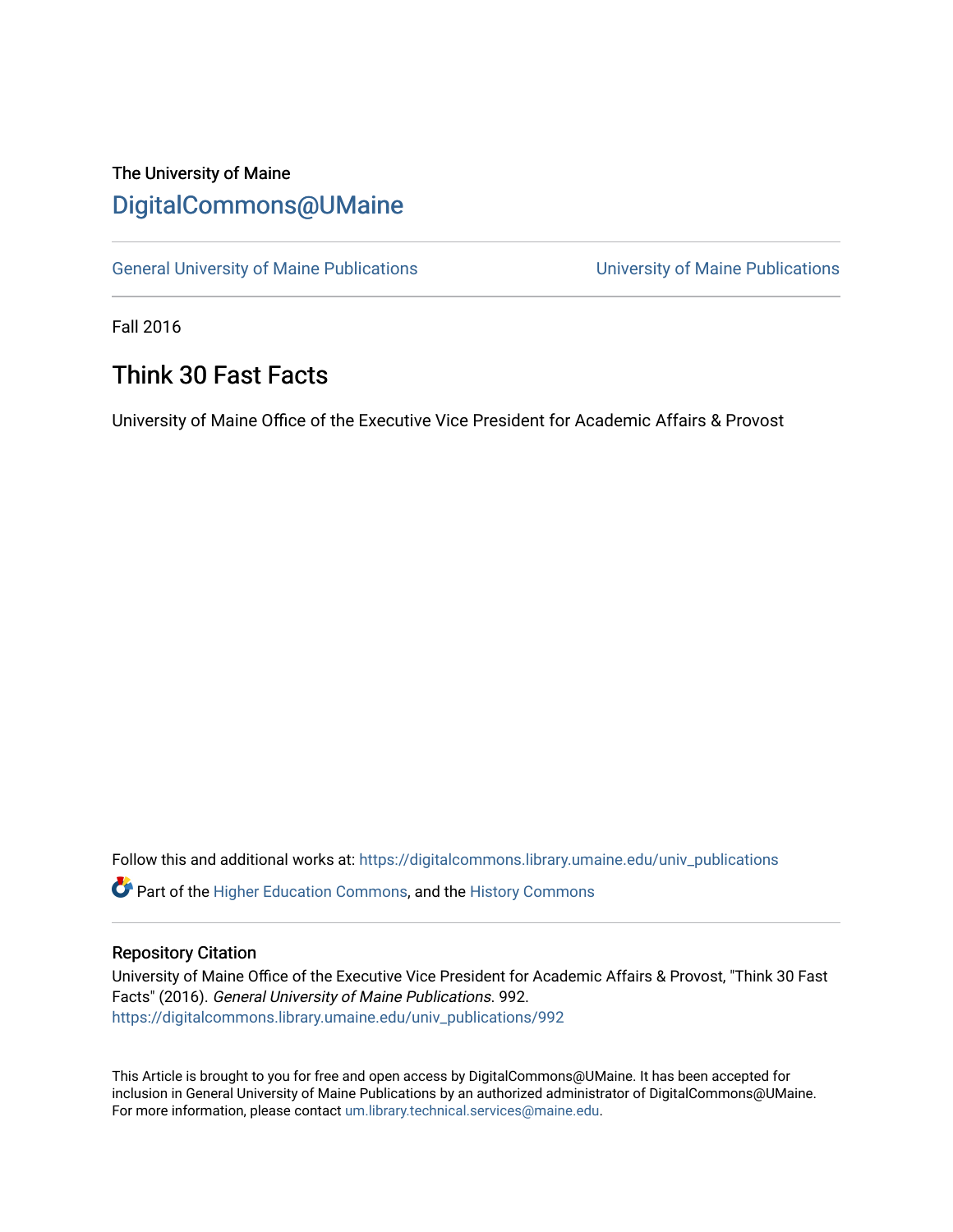Search...

#### $\circ$ **E** Quicklinks

# Office of the Executive Vice President for **Academic Affairs & Provost**

Campus Life Academics Research About Us

Home **Academic Divisions**  **Academic Affairs Faculty Forums** 

**Awards & Recognitions** 

Academic Affairs Senior Leadership More

## Think 30

#### Classes on campus and online

**IDE INCONSITY OF Admissions** 

W N

#### *Spring and fall semesters, Summer University and Winter Session*

At the University of Maine, we're committed to providing high-quality education at a cost that's within reach of families with college-bound students. We're also concerned about what it costs students to earn a college degree. That's why we want to help full-time undergraduates complete their degrees in four years. Think 30, an initiative launched in 2015, encourages students to complete 30 credits per year - and makes it easier for them to do that - so they can graduate in four years while saving money and reducing debt. Students are encouraged to take advantage of the Winter Session, Summer University and year-round online courses.



## Helpful links **UMAINE ONLINE SUMMER UNIVERSITY WINTER SESSION COURSE CATALOG**  , **r!-® Outstanding graduating students**  Think 30 **Student succe**